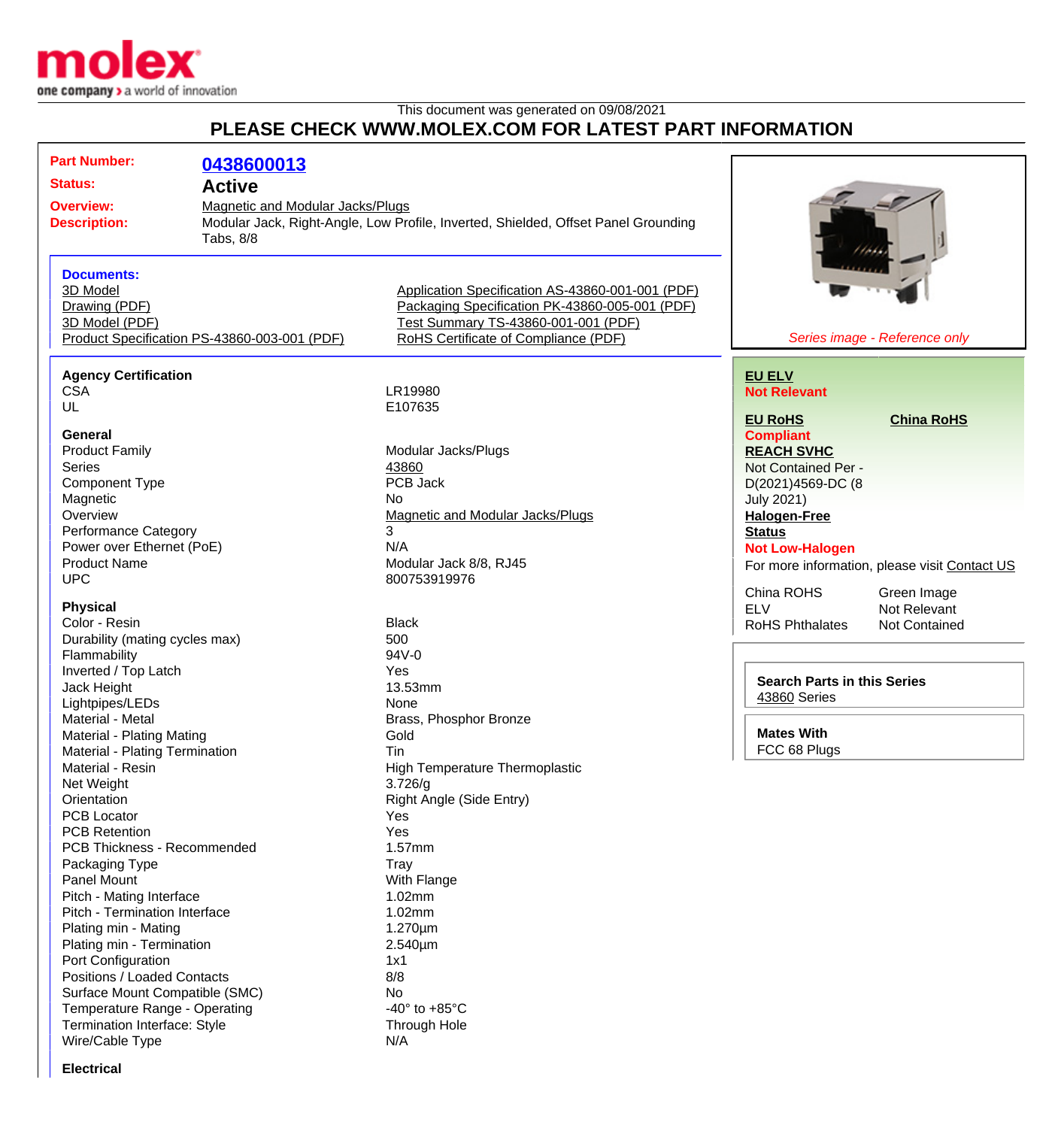| Current - Maximum per Contact<br>Grounding to PCB<br>Grounding to Panel<br>Shielded<br>Voltage - Maximum | 1.5A<br>Yes<br><b>Offset Panel Ground Tabs</b><br>Yes<br>150V AC (RMS) |  |  |  |
|----------------------------------------------------------------------------------------------------------|------------------------------------------------------------------------|--|--|--|
| <b>Solder Process Data</b>                                                                               |                                                                        |  |  |  |
| Duration at Max. Process Temperature (seconds)                                                           | 005                                                                    |  |  |  |
| Lead-freeProcess Capability                                                                              | <b>WAVE</b>                                                            |  |  |  |
| Max. Cycles at Max. Process Temperature                                                                  | 001                                                                    |  |  |  |
| Process Temperature max. C                                                                               | 260                                                                    |  |  |  |
| <b>Material Info</b>                                                                                     |                                                                        |  |  |  |
| <b>Reference - Drawing Numbers</b>                                                                       |                                                                        |  |  |  |
| <b>Application Specification</b>                                                                         | AS-43860-001-001                                                       |  |  |  |
| Packaging Specification                                                                                  | PK-43860-005-001                                                       |  |  |  |
| <b>Product Specification</b>                                                                             | PS-43860-003-001                                                       |  |  |  |
| Sales Drawing                                                                                            | SD-43860-001-001                                                       |  |  |  |
| <b>Test Summary</b>                                                                                      | TS-43860-001-001                                                       |  |  |  |

## This document was generated on 09/08/2021 **PLEASE CHECK WWW.MOLEX.COM FOR LATEST PART INFORMATION**